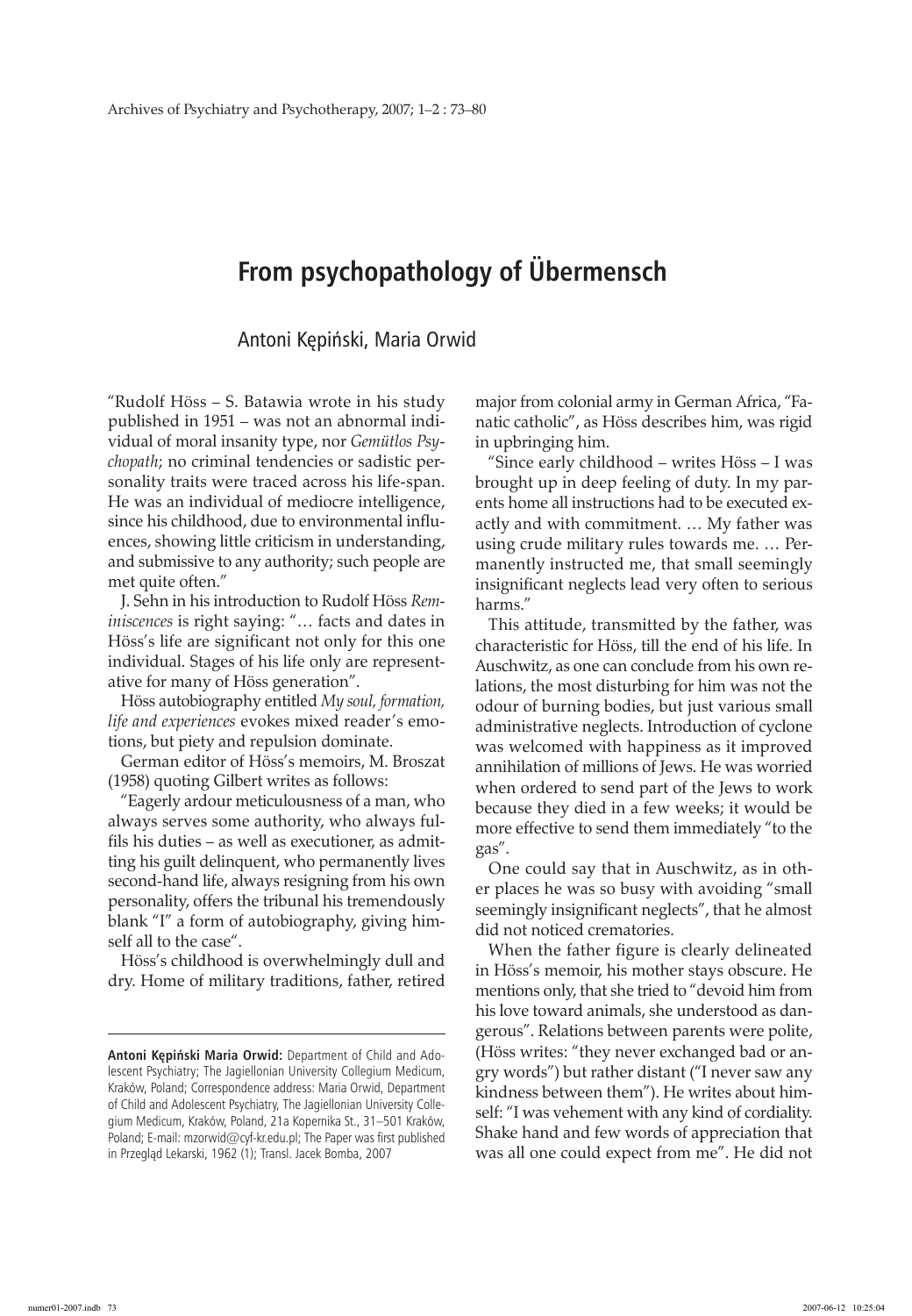like his sisters, 4 and 6 years younger. They tried to be kind for him, but he bullied them so that they were complaining to their mother.

He was surrounded by emotional emptiness. "I appreciated my parents, both father and mother, but never felt love, of such a kind I experienced later in life." He lost the father being 14, and mother being 16 (leaving at that time to war) staying distant.

This emotional dryness, withdrawal and emptiness is present on every page of his memoir, makes it greyish, and boring in reading. The only bright fragments refer to the fights in Iran in 1917, and to the figure of an officer "war father" of 17 year old Höss (Our relation was more cordial than with my father"). He was looking at me, and even never lenient with me, was warm and caring, as I was his son"). The other, very short, refers to his first love (the same year, in a hospital in Palestine: "At first I was confused when a nurse patted me gently or supported me longer then necessary, as since early days I have avoided any signs of sentiment. But, finally even I fall in the mysterious circle of love…"). Yet another is the farewell letter to his wife and children written in the Polish prison.

He had no playmates in childhood.

"All our neighbours' children were older then me. I was left only to the company of adults." His friends were animals, especially bellowed pony, Hans.

"My only listener was my Hans, and he, I was convinced, had understood me […] I have been a solitary person, and had played, or been busy when nobody was looking at me".

It is possible, that Höss presented some obsessive-compulsive features: "I always had to wash myself. I washed also in a bath or in a stream in our garden everything at my hand. This way I had destroyed many things, clothes as well as toys."

This devotion to being clean characterized him to the end of his life; one can suspect that in the camp dirt and lack of order irritated him most.

Till the end of life his was unable to develop an attitude towards other people. He was always "fully alert" listening to the orders, or giving them to others. He was unable to meet the other person as an equal being, on a horizontal level. He couldn't even find in himself a simple human attitude towards another human being.

His world was divided into leaders, soldiers, enemies and prisoners. It was a world of mechanical elements, robots – not people. There was no place for feelings, one's own thoughts and assessments; everything was planned, calculated, solid, scientific and clear.

In his farewell letter Höss writes to his oldest son, Klaus:

"The greatest mistake in my life was a blind confidence towards everything which was coming from the top, and, that I have never had a slightest doubt in the truth of what was declared. Go through the life with your eyes open, never stay one-sided, carefully look pros and contras in any case. In every enterprise be ruled only by your reason, but be sensitive to the voice of your heart. […] Be the human being, who follows, in the first place, the deep feeling of humanity". And to his wife: "Only here, in Polish prisons, I have experienced what humanity means. I, who as the commandant of Auschwitz caused so much pain and disaster to the Polish nation – however not personally and not of my own initiative – was shown understanding, which ashamed me deeply".

It is possible, that writing such words Höss slightly expected that this cheap ingratiation brings him a mercy; nevertheless it is worth to notice, that in a sudden illumination he discovered, just before his death the existence of such a thing as humanity.

One other formulation is worth attention too – "however not personally and not of my own initiative". Höss regarded himself responsible for all what had happened in Auschwitz, and in this way presented himself to the Polish court of justice, but this responsibility was clear consequence of the camp set of rules: "The camp commandant is fully responsible for the whole matters of the camp". Höss knew these rules and understood his responsibility as the rules said this. But he had no feelings of responsibility. In the depths of his heart he probably, till the end, felt himself innocent, as he only fulfilled his duties.

"Not personally and not of my own initiative" – these words were used maybe without exception by all war criminals, and in a way were right – in a totalitarian system nothing can be done personally and of ones own initiative. Such a system does not allow a person to develop a feeling of responsibility, essential for a mature per-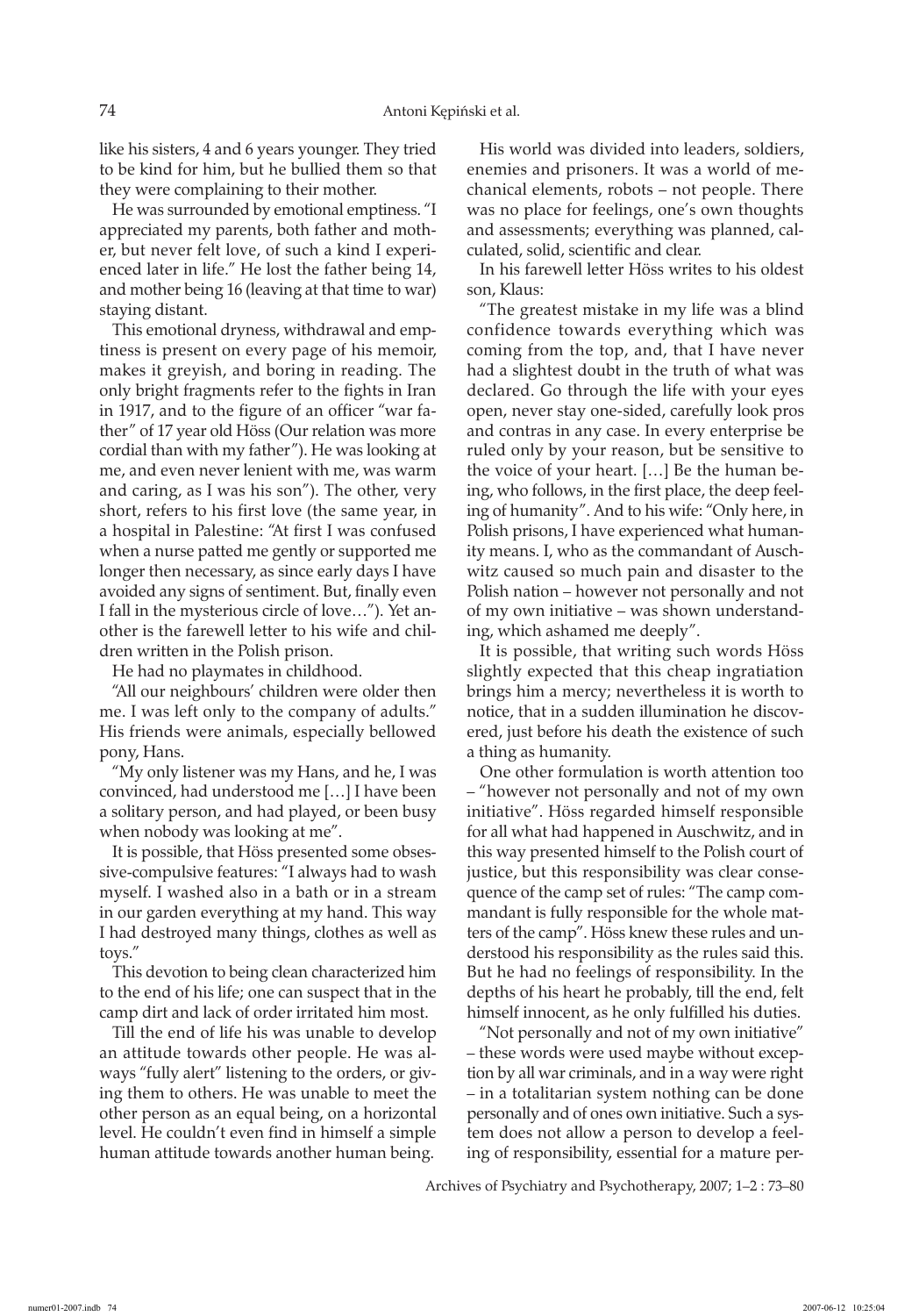sonality. Such a system blocks personality development, takes its power from immature people, as such people follow orders in the best way, regarding authority as the most important thing.

"I had become, without my knowledge – Höss writes in farewell letter to his wife – one of wheels in the huge German destroying machine. […] How tragic is this: I, kind, pleasant, always friendly had become the biggest homicide killer, with cold blood, consequently realizing extermination orders. Long-term, ironhanded training in SS, aiming to change every SS-man in inert tool executing all plans of SS Reichführer, turned me also into a robot blindly following all orders."

In the sentence quoted the colloquialism "to follow blindly orders" is used. The wisdom of generations is often hidden is such sentences. "To follow blindly orders" – means to be oriented totally towards goal achievement: to follow order as robot or computer is oriented to realize the program by typing. There is no choice, as man perceives nothing except the order – goal; is unable to see "the other side", nor nothing besides the straight way to the task.

In his memoir Höss often presents a defence that he did not realize the horrible events in Auschwitz, he did not notice them; blames his subordinates, who did not follow the camp rules, nor follow his orders. In the same letter to his wife he writes:

"Only during the court procedures all the most horrifying which had happened there [in Auschwitz] came to my awareness".

For every reader such explanations are as childish lying. It seems however, this is not a lie built is a self-defensive reflex. People – robots, really, do not see many things. The goal fulfils the whole area of seeing. They lose the skills of seeing things from various angles. They can see it from one point of view only.

A stick is a tool to beat only; never the thing used by the blind, never a toy to play with a dog, a measure of length, part of a tree, imaginary horse the child rides etc. The core characteristic of the play in children, but also in some animals is the ability to look at the same thing in varying way. A moving finger can be a mouse for a playing cat; it tries to catch it. Sometimes the same finger can be a sign of punishment, or a part of a stroking hand. For a girl a piece of cloth can be her small daughter, or a ball, something to make a dress for a doll, or many, many other things from wonderland.

In the play always a good humour is present as we discover that things we used to perceive in a way suddenly appear differently. Adults behave like children, children imitate adults, a serious gentleman walks "on fours" and becomes a horse and creator of other surprises a play brings in.

Little Höss had no play companions; he had a pony, but the pony did not create any fairytale-space for him, such as the play with other children creates. He rather washed in water imagined dirt, may be his repressed aggression. Of course these are very uncertain hypotheses; his early biographical data are very scarce to try explaining his obsessive efforts to keep everything clean. By the way many children have similar childhood – cold, rigid atmosphere with no place for play, fantasies and caress. They are unhappy children but grow up as praiseworthy people.

Empty childhood left permanent traces on Höss. This man probably could not play nor joke at all. He had no sense of humour. His life was all fulfilling orders. He was always serious, even composing tragicomic inscription and the Auschwitz gates. Lack of sense of humor resulted also from his narrow mind, unable to understand any problem in its wholeness.

He is eager to follow all orders, good pupil, brave soldier in the Iran campaign, excellent prisoner when sentenced guilty for taking part in my murder in twenties. He writes about his time in prison:

"Being in my youth disciplined and used to full obedience, pedantry in keeping order and cleanness I had no problems in adjustment, in this respect, to the hard prison life. I strictly fulfilled my duties, performed my job, even more then expected, to my foremen satisfaction".

Nevertheless, in a third year of his imprisonment, Höss went through a mental breakdown, which he describes as follows:

"After two years I spent without unusual events, always in the same way, suddenly I fell into a specific state. I became excited, nervous and irritated. I felt repulsion to work [at that time his worked as a tailor, and liked it]. I could not eat; every piece of food I swallowed with difficulties was coming back. I could not read, concen-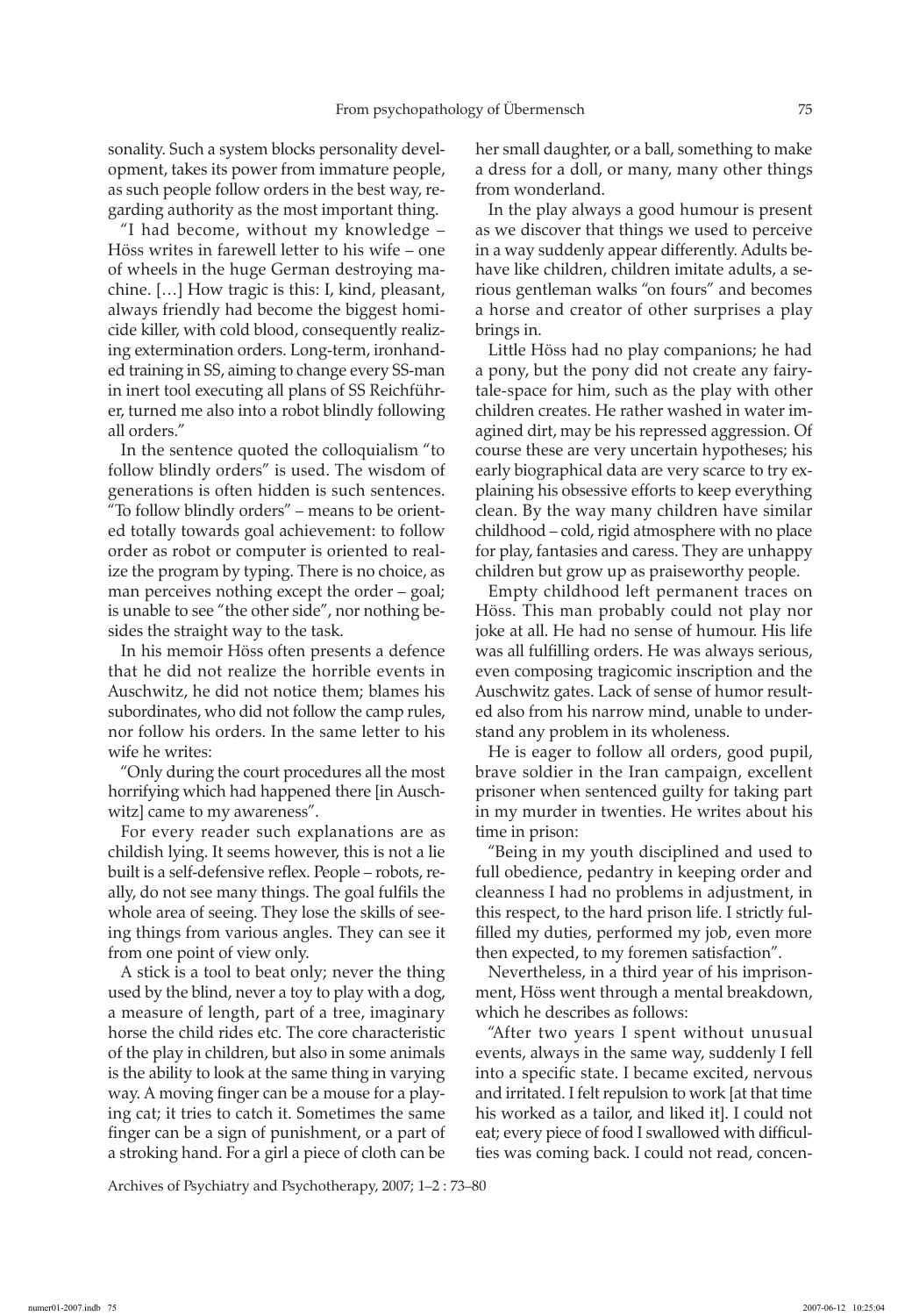trate. As a wild animal I was walking forth and back in my cell. I could not sleep; till that time I was always in deep sleep without any dreams. Now, I had to get up and walk unable to find peace. Tired, I was falling asleep to wake up soon wet with sweat from enmeshed nightmares. In these dreams I was always followed, killed, shot or dropping down in an abyss. Nights became a pain for me. Hour after hour I heard the tower bells. The closer morning, the bigger my panic concerning the coming day, people I would have to see – but I wanted to see nobody. I tried to keep myself up, but could not help. I wanted to pray, but was capable to express only my fear, I forgot how to pray, I could not find the way to God. In this state I believed the God does not want to help me, because I left him. I suffered that I officially left the church in 1922. I was sorry, I did not follow my parents' advice and did not become a clergyman. It is curious, but all this was in my sorrows at that time. My excitation was increasing every day, every hour. I was close to madness. Physically I was weaker and weaker. My foreman was shocked with my inattention; I was making wrong the simplest things, and even working hard I could not achieve norms ".

The physician diagnosed a prison psychosis in Höss. He recovered after several days' treatment in hospital. This was the strongest breakdown in his life, much stronger then the other one he experienced years later, by the end of his commanding Auschwitz.

Höss was also a model-prisoner in the Polish prison. "He spontaneously made written comments when any problem was interesting for the prosecutor" – wrote J. Sehn. This eagerness to be excellent in fulfilling his superiors' orders was characteristic for Höss. Independently who the superior is, it could even be a Pole.

When ordered by Himmler to extend the Auschwitz camp Höss described his enthusiasm in the following words:

"Since the beginning I have been engaged, simply speaking overwhelmed with the task and order I got. Arising difficulties only increased my enthusiasm. I did not want to give up, my ambition did not allow me for it. I have been seeing my work only".

While in Auschwitz Höss developed what could be called managers' neurosis.

"I was more and more withdrawn, isolated and tough. This caused my family, especially my wife to suffer: It happened I was just unbearable. I had not noticed anything except my job and my task. This eliminated all human reflexes. […] I would rather run away not wanting to see anybody".

His self-treatment was the oldest tranquilizer – alcohol.

"Alcohol quickly improved my mood and caused cordiality toward the whole world"

The reason for his neurosis however was not the mass extermination of Jews and other nationalities. He accepted the information of successful experiments with cyclone with happiness:

"I was quiet now that we all will be able to avoid massacres and victims will be saved suffering". About the horrors of the camp he writes: "I saw everything exactly, sometimes even too realistically, but I could not give up. Within the context of the final goal – the obligation to win the war – nothing that perished on the way must stop my actions and had to be regarded as meaningless".

One can see, that Höss's attitude towards the mass extermination and immediate executions of which he had become aware, was clearly formulated, and he had no doubts that it is correct in the context of final goals – the war victory.

Since his 14 year of age he was used to see dreadfulness, so he quickly get used to everyday Auschwitz "views". So used he even stopped to see them. As he writes, he learned about them at his trial only.

With sympathy, he writes about Gypsies and Himmler's command on their annihilation was unpleasant for him, but an order is an order.

"Physicians, according to the SS Reichsführer order should annihilate ill people, especially children, in a tactful way. They (Gypsies) had so much trust to physicians. Nothing is more difficult than the necessity to accept as normal, in aloof, pitiless, un-empathetic way".

He did not sympathize with Jews, but he did not hate them, according to his own words:

"I would like to emphasize here once more, that personally I have never hated Jews. I perceived them as enemies of our nation, but just because of it, I thought they should be treated as other prisoners. Hate is an emotion I never felt".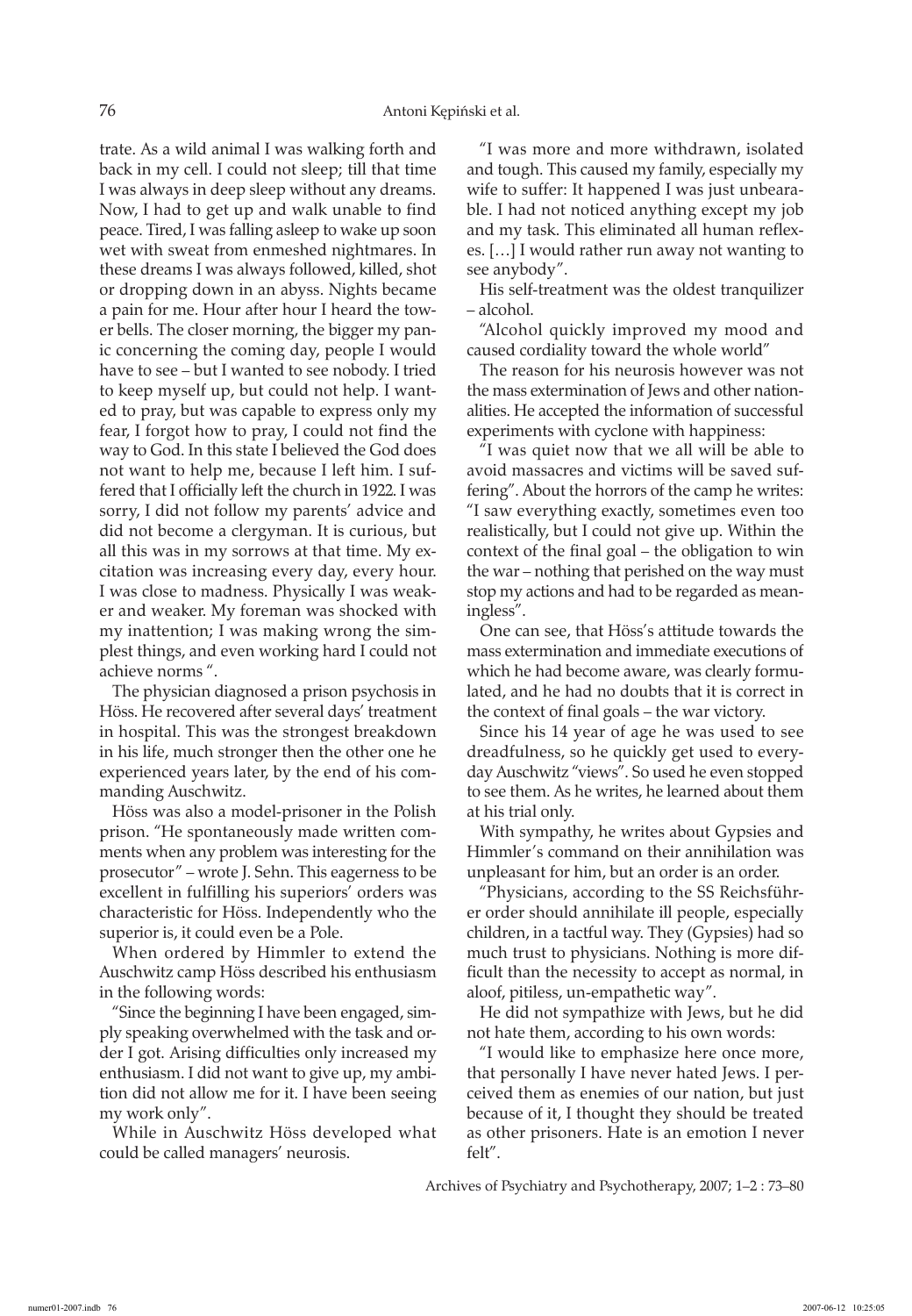Annihilation of Jews he understood to be his highest civil duty, as this was the command he got from Himmler in summer of 1941. In a person to person meeting the SS·Reichführer told him:

"Führer ordered the final solution of the Jewish problem. We, SS, are to realize this command. It was my intention at first to assign this task one of the higher SS officers, but I postponed this idea aiming avoidance of competence problems. [In such a simple way Himmler ingratiated Höss' ambition]. Now I appoint you to lead this task. This is a difficult and heavy duty. It requires full determination no matter what difficulties will arise". (So, the job as tailored for Höss, as he valued only work "difficult and requiring determination"; he would sacrifice himself on the altar of duty). Himmler continued: "This order you are to keep secret, even before your superiors".

Höss was then entrusted the top secret of service: the one sentence promoted him high above his immediate superiors.

It the last three sentences Himmler presented briefly the purpose of the extermination action:

"Jews are everlasting enemies of the German nation and must be exterminated. All Jews we get in our hands will be, at the wartime exterminated without exception. If we are not successful in destruction of biological power of Jewry now, the Jews will destroy the German nation some day".

These three sentences placed in a textbook of psychiatry could excellently illustrate a mechanism of paranoid projection. "I hate Jews" becomes repressed and replaced with "Jews hate me", "they are everlasting enemies of the German nation". "I hate you" becomes changed into "you hate me", "you want to destroy me", "so, to defend myself, I have to destroy you; "If we are not successful in destruction of biological power of Jewry now, the Jews will destroy the German nation some day".

If Himmler's quotation above was, in a sense, representative for the way a part of German nation thought and felt in the thirties and forties, then according to psychiatric criteria one would be allowed to think about a common paranoiac attitude.

There is no reason to suppose Höss thoughts were varied from his high superior, SS Reichsführer. Burning millions of Jews he probably felt

Archives of Psychiatry and Psychotherapy, 2007; 1–2 : 73–80

his duties completed and, as mentioned above, was happy that the introduction of Cyclone made the action more efficient. But, he worried, when part of the Jews was, according to the orders he got, to be sent to work in armament industry, because it was disorganization in his plans, in "cleanness of work".

Höss wrote: "As SS Reichsführer demanded more as more prisoners were sent to the arms industry, Pohl was forced to include even those Jews who lost their ability to work. The order came that all Jews incapable for work, but curable in six weeks were cared for and fed well". (Till this time all Jews unable to work were gassed together with next transports or killed with injections if hospitalized in "revir"). "This order was a mocking" – revolted Höss. For the first time he dared to revolt at his superiors order. Further on, he matter-of-factly gives reasons for its absurdity. His unlimited, till this time, confidence in his superiors became unbalanced.

He was disappointed with Himmler who was giving contradictory orders. He did not help him in difficult camp situations. Bringing Himmler's several contradictory orders he wrote about him: "That is how his opinions oscillated!" The same concerns a question of punishing. One time Höss was of opinion, that a number of motions for physical punishment is to high, the other – that: "Obedience in the camps decreases, it should be improved with more severe punishment". He did not revolt at the mentioned order concerning extermination of Jews; maybe even he was honoured being charged with such a responsible mission, but he was shocked that even Himmler was giving contradictory orders, impossible to realize, or disorganizing the camp life. This was questioning his belief in the holiest of things: order. Höss's trust in his Führer's authority collapsed at least, when at the defeat of Germany he was ordered "to hide within the army", instead of, as he expected, to die with the world they created, in suicide. It seems that Reichsführer to a great extend influenced the appearance of neurotic symptoms in former commandant of the camp.

The other superiors were not better.

"This lack of understanding on the side of my superiors was bringing me to despair almost. I was using in this task all my skills, all my will, I sacrificed myself, and Glück noticed only ca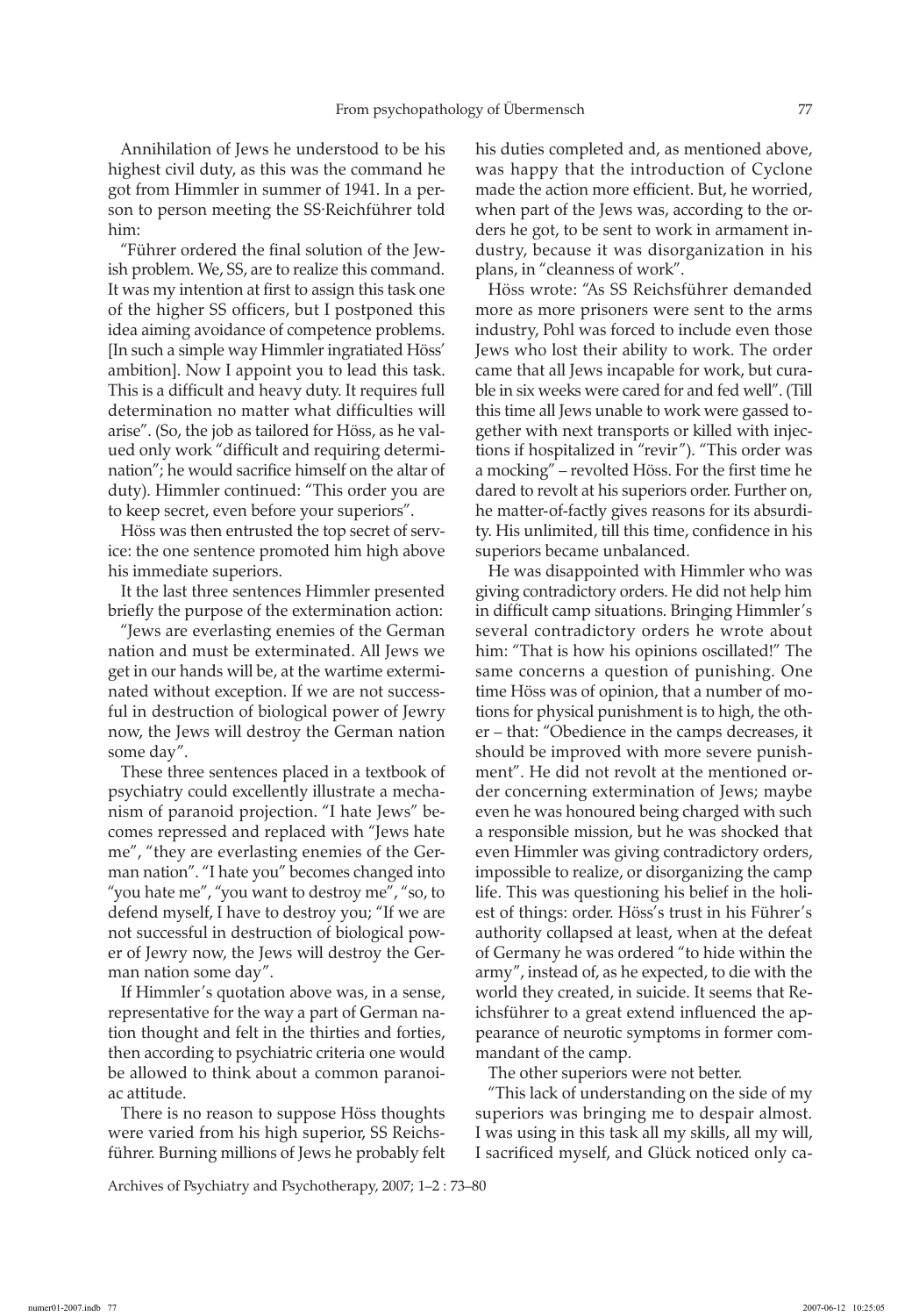price and play" (this sounds almost as a pupil's complaint when classified with bad grade).

But not only superiors frustrated him. Subordinates did so too.

"I saw my subordinated cheating me at every occasion, every day I was disappointed".

Höss's camp neurosis was caused not, as one could suppose by the moral conflict resulting from his function at the death-camp. This was his honourable duty. Seeing everyday, the horrible crimes did not evoke guilty feelings in him, as killing was for him not crime but military duty of destroying enemies of the Third Reich. If not destroyed, they should destroy the German nation.

Neurotic guilty feelings arose in Höss from something quite opposite, from conviction that he does not fulfil his executioner duties efficiently. For him, an old soldier, brought up in "a deep – as him states himself – sense of duty" awareness that one does not fulfil well ones duties, was unbearable.

Höss tries to reduce his burden of guilt throwing it on his superiors and subordinates. To lessen this burden he dares even to criticize even his highest superior – SS Reichsführer. But then his trust in authorities becomes unbalanced, causing a next factor of neurosis in a man of this type, for whom problem of authority was crucial since childhood.

However it sounds incredible, a feeling of incompetence in fulfilling his duties as executioner caused the moral conflict at the foundation of Höss' neurosis. The pure fact of being executioner did not arouse in him feelings of guilt, maybe they did not even reach his consciousness. Since childhood he had been introduced to rigorous fulfilling orders, not to analyzing their content.

It does not seem the everyday exposition to the camp horrors was the cause of neurosis in Höss. Very early he had started to get used to blood and suffering.

Being 14, in consequence of my continuous asking – writes Höss – I got my mother's permission to join the Red Cross auxiliary forces […]. In hospitals I was hearing moaning of heavily wounded, passing shyly by their beds. I saw dying and the dead. I felt then something specific, unusual, giving me the shivers. I could not describe this feeling today".

Maybe this "giving the shivers feeling" in relation to dying and the dead was coloured sexually, and as such repressed in subconsciousness, but there are no proofs for it. By the way, sadistic emotions are not rare among children. In any case, in the whole lifeline of Höss, one can hardly find any trace of sadism, even hidden, something Batawia underlines.

Very good training for the future commandant of Auschwitz was Höss' service in Free Corps he joined for a time between his 19 and 23<sup>rd</sup> year. That is how he writes about them:

"Fights in Baltic countries were characterized by savageness and obstinacy I have never met before during the World War, and later fighting with Free Corps. [...] Any fight developed into a slaughter till the total extermination … Many times I saw horrifying pictures of burned out cottages and carbonized bodies of women and children".

A specific training was also in the secret tribunals, a part of the Free Corps.

"As government could not recognize the Free Corps – writes Höss – it could not persecute and punish crimes within them; nor stealing of weapons, nor treason of military secrets, nor treason of the country, etc. That is why Free Corps, and Organizational Corps, which replaced them, had developed a form of self-regulation based on old German patterns in similar situations: the secret tribunal. Any treason was punished with capital punishment. So many traitors were executed".

That is how Höss had been preparing himself to become a judge and an executioner in one.

He went later through a regular training in the concentration camp Dachau (1934–1938). He was taught there, according to his own words, that "every minimal sign of pity reveals to the enemies of the state a weakness they would not hesitate to take advantage of. Any pity for the enemies of the state is disgraceful for the member of the SS. For soft-hearted people there is no place in SS and they would rather join immediately a monastery. SS needs people tough, decided, following any order without hesitation. They carry a scull and weapon not for nothing. They are the only soldiers who, even at peacetime, day and night, have to deal with enemy, enemy behind barbed wire". This way a service of prison warden and executioner was elevated to the level of front soldier.

But even Höss was shocked with his first physical punishment.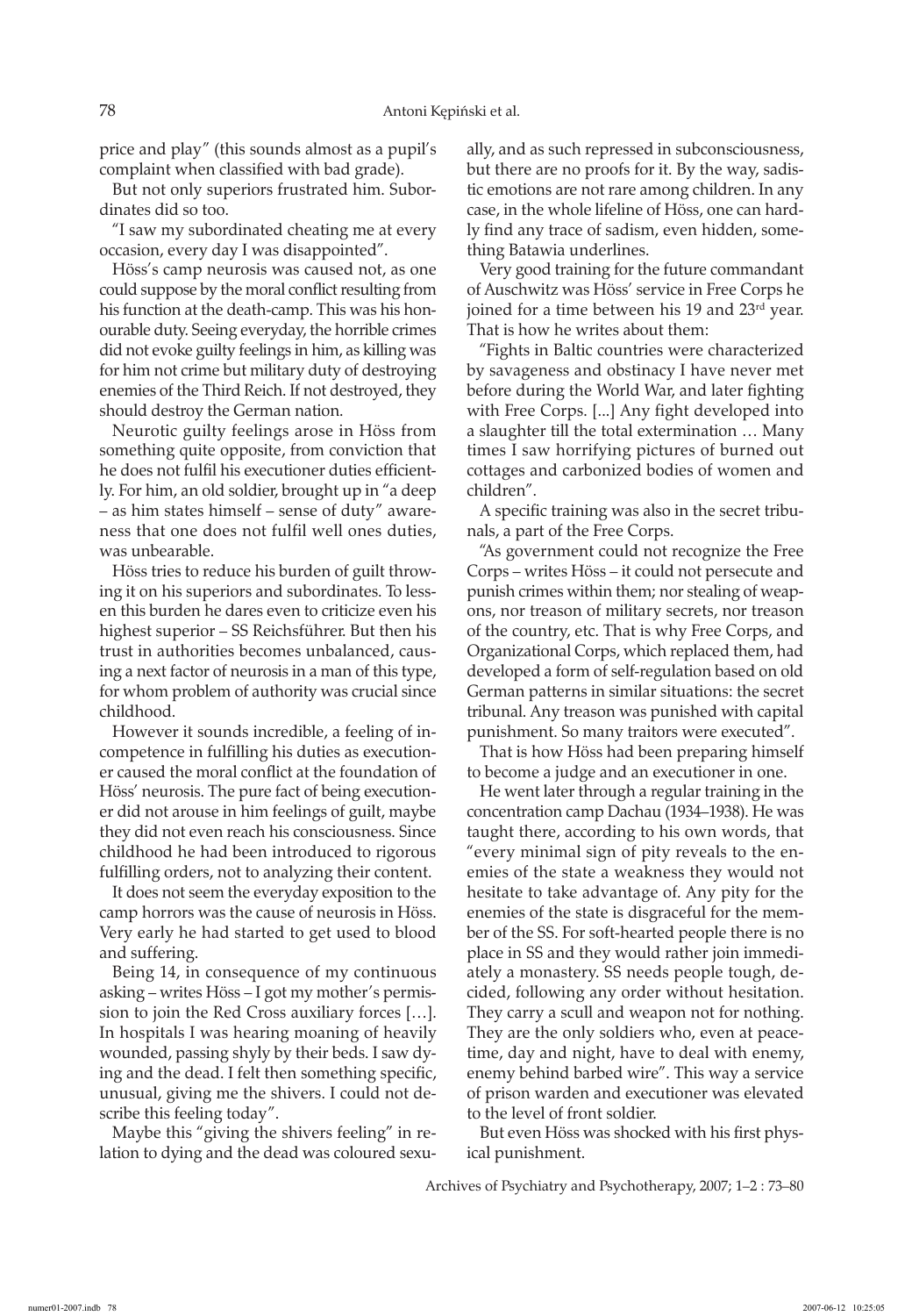"I do remember the first physical punishment. I was standing in the first raw and forced to look at the whole course of it. I say 'forced to', as in a back raw I would not look at it at all. I felt cold and hot when the cries started. The whole event, from the beginning made me shiver ". Some doubt arose, concerning his suitability for this kind of service. "And just here my guilt starts. I saw clearly I do not fit to this service, as I did not agree in myself for such life and rules in concentration camp Eicke demanded. I was in my mind too closely attached to prisoners, as I lived their lives too long, I was myself in similar conditions. […] I went through the inner fight between my inner conviction and sense of duty to be faithful to the SS oath and vow to Führer. Should I stay a deserter?"

So, Höss step by step, for many years was preparing himself to his future position of the Auschwitz commandant.

It is worth to mention Höss religious life. He was brought up in a religious atmosphere, may be even too religious.

"In consequence of my father's vow –writes Höss – I was to become a clergyman, so my profession was predestined. My whole upbringing was oriented toward this goal. With time my father was becoming more and more religious. Time allowing, he was taking me to various miraculous places in my country, to holy places in Switzerland and to Lourdes in France. He prayed for heaven benediction for me, being some time a devoted priest. Myself, I was also deeply religious, if it is possible in a boy my age, and my religious duties treated seriously. I prayed with childish seriousness and eagerly fulfilled duties of acolyte".

Religious crisis came at 13. His confessor, a friend of his father, betrayed the confession secret, telling about young Höss' school event. The next factor contributing to his withdrawal from religion and postponing plans on priesthood was connected with his stay in Palestine, where he saw that in "holy places holiness was merchandised". Being 22 he formally stepped out of the Catholic Church.

He came back to religion in the Polish prison only. He wrote in farewell letter to his wife:

"During my long lonely stay in prison I had enough time and peace to think through my life. I had reviewed all my doings. [...] All ideology, all the world I believed in so deeply, were based on completely false presumptions, and had to fall apart some day. My acting in a service of this ideology was also completely false; however I had acted in good belief that the idea was right. Oh, it is logical, that many doubts arose in me; among them that my stepping out from the belief in God was based on completely false presumptions. This was a serious struggle. Nevertheless, I have found my belief in God. I cannot, my dear, write more about it. This would bring me too far".

It is well known, that in a search for aetiology of mental disorder one can follow three basic directions: biological, psychological and sociological – to mention only the most essential. In the biological one there are many detailed traits: genetic, chemical, neurophysiological, pathophysiological etc. what is obvious none of them leads to the full cognition of the disorder aetiology, allows us only to see the problem from a certain point of view.

Höss reaction for imprisonment, described above, can be explained in different ways. For example, as consequence of isolation and monotony of life in prison. It can be also seen in a way taking into account, that neurosis, or psychosis, is a warning that our life does not go in a proper way, according to the laws of human development. Similarly to a pain being a warning of a danger for the organism. It is very rare for a human being to develop all his potentials, part of them stay suppressed, unable to be developed. Sometimes, in exceptional conditions, requiring extraordinary effort, the real worth of the person reveals. In a chaotic and turbulent way these all "energies" not used till now, appear in the acute stage of psychosis.

There are however, people whose whole life goes in a dwarf way. These people have no chance for free development; become dwarfs as a tree put into a flower-pot. Their life is paralysing dull, monotonous, and idle. Using psychiatric terminology one can say these people are incapable to create their own personality, their life is "second-hand", as dr. Gilbert calls it. Such was the life of Höss, always in a shadow of authority, always suppressed, and closed in a narrow circle of orders. Maybe his prison psychosis was the warning that such a life should not be carried on. In fact Höss decided to change his life when he